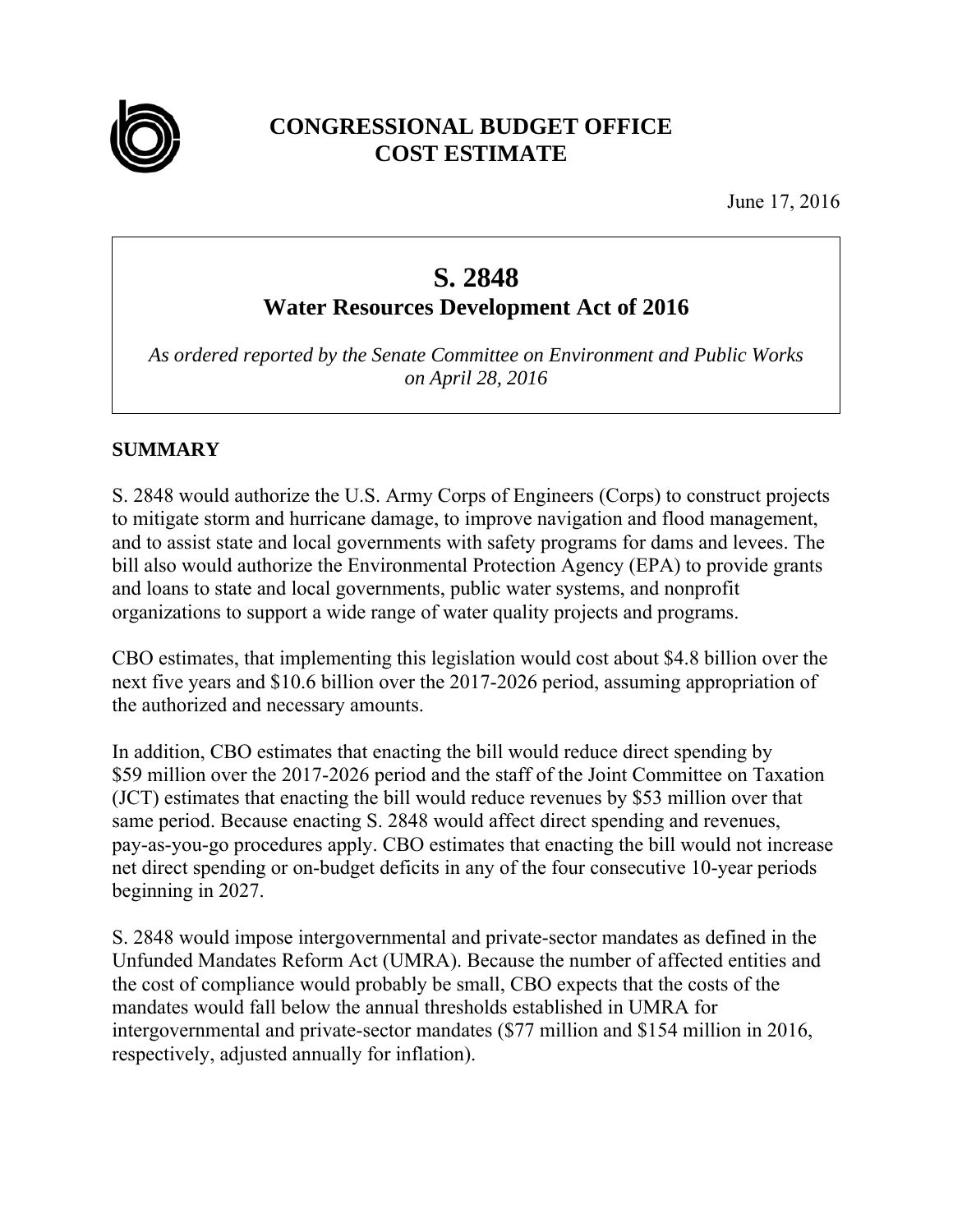### **ESTIMATED COST TO THE FEDERAL GOVERNMENT**

The estimated budgetary effects of S. 2848 are shown in Table 1. The costs of this legislation fall within budget function 300 (natural resources and environment).

#### **TABLE 1. ESTIMATED BUDGETARY EFFECTS OF S. 2848, THE WATER RESOURCES DEVELOPMENT ACT OF 2016**

|                                                                                            |                |           |              |                                                                                                        |      |                                   |            |                 | By Fiscal Year, in Millions of Dollars |                 |                 |            |                              |
|--------------------------------------------------------------------------------------------|----------------|-----------|--------------|--------------------------------------------------------------------------------------------------------|------|-----------------------------------|------------|-----------------|----------------------------------------|-----------------|-----------------|------------|------------------------------|
|                                                                                            | 2016           | 2017      | 2018         | 2019                                                                                                   | 2020 | 2021                              | 2022       | 2023            | 2024                                   | 2025            | 2026            | 2021       | 2016-2016-<br>2026           |
|                                                                                            |                |           |              | <b>INCREASES IN SPENDING SUBJECT TO APPROPRIATION</b>                                                  |      |                                   |            |                 |                                        |                 |                 |            |                              |
| <b>Estimated Authorization Level</b><br><b>Estimated Outlays</b>                           | $\Omega$       | 395       | 591          | 0 1,262 1,405 1,591 1,724 1,901                                                                        |      | 942 1,245 1,666 1,574 1,308 1,132 | 635        | 707             | 767                                    | 734<br>896      | 775<br>869      |            | 7,883 11,501<br>4,838 10,618 |
|                                                                                            |                |           |              | <b>INCREASES OR DECREASES (-) IN DIRECT SPENDING</b>                                                   |      |                                   |            |                 |                                        |                 |                 |            |                              |
| <b>Estimated Budget Authority</b><br><b>Estimated Outlays</b>                              | $-31$<br>$-31$ | 269<br>44 | $\ast$<br>90 | *<br>69                                                                                                | 21   | *<br>$-42$                        | *<br>$-42$ | $\ast$<br>$-42$ | $\ast$<br>$-42$                        | $\ast$<br>$-42$ | $\ast$<br>$-42$ | 238<br>152 | 238<br>$-59$                 |
|                                                                                            |                |           |              | <b>DECREASES IN REVENUES</b>                                                                           |      |                                   |            |                 |                                        |                 |                 |            |                              |
| <b>Estimated Revenues</b>                                                                  | $\theta$       | $-1$      | $-1$         | $-2$                                                                                                   | $-3$ | $-4$                              | -6         | $-7$            | $-8$                                   | $-10^{-}$       | $-11$           | $-11$      | $-53$                        |
|                                                                                            |                |           |              | <b>NET INCREASE OR DECREASE (-) IN DEFICITS FROM</b><br><b>CHANGES IN DIRECT SPENDING AND REVENUES</b> |      |                                   |            |                 |                                        |                 |                 |            |                              |
| Estimated Effect on the Deficit                                                            | $-31$          | 45        | 91           | 71                                                                                                     | 24   | $-38$                             | $-36$      | $-35$           | $-34$                                  | $-32$           | $-31$           | 163        | $-6$                         |
| Note: Amounts may not sum to totals because of rounding; $* =$ between zero and \$500,000. |                |           |              |                                                                                                        |      |                                   |            |                 |                                        |                 |                 |            |                              |

### **BASIS OF ESTIMATE**

For this estimate, CBO assumes that S. 2848 will be enacted near the end of fiscal year 2016 and that the authorized and necessary amounts will be appropriated for each fiscal year. Estimates of amounts necessary to implement the bill are based on information from the Corps, EPA, and other agencies; estimated outlays are based on historical spending patterns for similar projects and programs. Major components of the estimated costs are described below.

### **Spending Subject to Appropriation**

CBO estimates that S. 2848 would authorize appropriations totaling about \$11.5 billion over the 2017-2026 period for water infrastructure projects and grant programs administered by the Corps and EPA. We estimate that implementing those provisions would cost \$10.6 billion over the 2017-2026 period (see Table 2).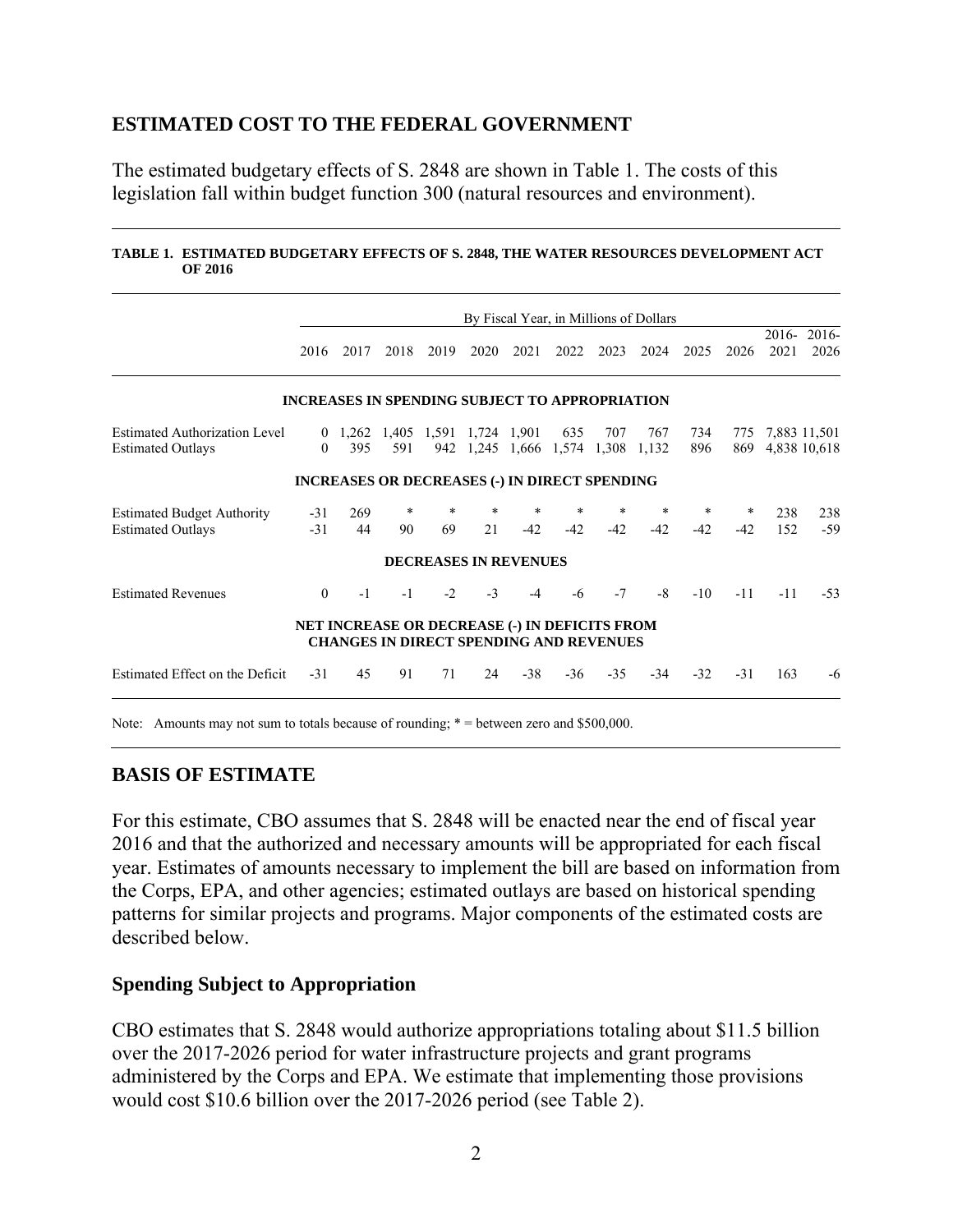#### **TABLE 2. ESTIMATED EFFECTS ON SPENDING SUBJECT TO APPROPRIATION OF S. 2848, THE WATER RESOURCES DEVELOPMENT ACT OF 2016**

|                                                                  | By Fiscal Year, in Millions of Dollars                |                   |                               |             |                   |       |       |       |      |      |                  |                  |
|------------------------------------------------------------------|-------------------------------------------------------|-------------------|-------------------------------|-------------|-------------------|-------|-------|-------|------|------|------------------|------------------|
|                                                                  | 2017                                                  | 2018              | 2019                          | 2020        | 2021              | 2022  | 2023  | 2024  | 2025 | 2026 | $2017 -$<br>2021 | $2017 -$<br>2026 |
|                                                                  | <b>INCREASES IN SPENDING SUBJECT TO APPROPRIATION</b> |                   |                               |             |                   |       |       |       |      |      |                  |                  |
| Title VII: Safe Drinking Water<br>and Clean Water Infrastructure |                                                       |                   |                               |             |                   |       |       |       |      |      |                  |                  |
| <b>Estimated Authorization Level</b>                             |                                                       |                   | 1,042 1,162 1,212 1,262 1,362 |             |                   | 92    | 92    | 92    | 92   |      | 92 6,038 6,495   |                  |
| <b>Estimated Outlays</b>                                         | 272                                                   | 395               | 672                           |             | 892 1,242         | 1,105 | 791   | 552   | 295  |      | 240 3,473        | 6,456            |
| Title VI: Water Resources Infrastructure                         |                                                       |                   |                               |             |                   |       |       |       |      |      |                  |                  |
| <b>Estimated Authorization Level</b>                             | 70                                                    | 98                | 196                           | 236         | 290               | 335   | 426   | 488   | 497  | 541  | 890              | 3,177            |
| <b>Estimated Outlays</b>                                         | 28                                                    | 60                | 118                           | 175         | 226               | 276   | 338   | 402   | 443  | 481  | 607              | 2,548            |
| Title II: Navigation                                             |                                                       |                   |                               |             |                   |       |       |       |      |      |                  |                  |
| <b>Estimated Authorization Level</b>                             | 54                                                    | 56                | 72                            | 80          | 89                | 95    | 74    | 71    | 66   | 68   | 351              | 725              |
| <b>Estimated Outlays</b>                                         | 38                                                    | 55                | 67                            | 77          | 87                | 93    | 81    | 72    | 68   | 67   | 324              | 705              |
| Title III: Dam and Levee Safety                                  |                                                       |                   |                               |             |                   |       |       |       |      |      |                  |                  |
| <b>Estimated Authorization Level</b>                             | 21                                                    | 21                | 41                            | 57          | 77                | 78    | 78    | 78    | 60   | 60   | 217              | 571              |
| <b>Estimated Outlays</b>                                         | 11                                                    | 17                | 20                            | 25          | 34                | 46    | 58    | 69    | 62   | 59   | 108              | 401              |
| Title IV: River Basins, Watersheds,<br>and Coastal Areas         |                                                       |                   |                               |             |                   |       |       |       |      |      |                  |                  |
| <b>Estimated Authorization Level</b>                             | 37                                                    | 30                | 31                            | 50          | 52                | 20    | 21    | 21    | 4    | 4    | 200              | 269              |
| <b>Estimated Outlays</b>                                         | 20                                                    | 29                | 28                            | 38          | 45                | 32    | 24    | 22    | 13   | 8    | 160              | 259              |
| <b>Other Provisions</b>                                          |                                                       |                   |                               |             |                   |       |       |       |      |      |                  |                  |
| <b>Estimated Authorization Level</b>                             | 39                                                    | 39                | 39                            | 39          | 31                | 16    | 16    | 16    | 17   | 11   | 187              | 263              |
| <b>Estimated Outlays</b>                                         | 25                                                    | 34                | 37                            | 38          | 32                | 21    | 17    | 16    | 16   | 14   | 166              | 249              |
| <b>Total Costs</b>                                               |                                                       |                   |                               |             |                   |       |       |       |      |      |                  |                  |
| <b>Estimated Authorization Level</b>                             |                                                       | 1,262 1,405 1,591 |                               | 1,724 1,901 |                   | 635   | 707   | 767   | 734  | 775  | 7,883 11,501     |                  |
| <b>Estimated Outlays</b>                                         | 395                                                   | 591               | 942                           |             | 1,245 1,666 1,574 |       | 1,308 | 1,132 | 896  | 869  |                  | 4,838 10,618     |

Note: Amounts may not sum to totals because of rounding.

**Title VII: Safe Drinking Water and Clean Water Infrastructure.** CBO estimates that implementing title VII would cost about \$6.5 billion over the 2017-2026 period, assuming appropriation of the necessary amounts. The legislation would authorize the appropriation of the following amounts for water infrastructure and conservation programs, with the bulk authorized for 2017 through 2021:

- \$1.8 billion for EPA to make grants to help municipalities address the cost of controlling sewer overflows and stormwater discharges;
- \$1.5 billion for EPA to support the Great Lakes Restoration Initiative;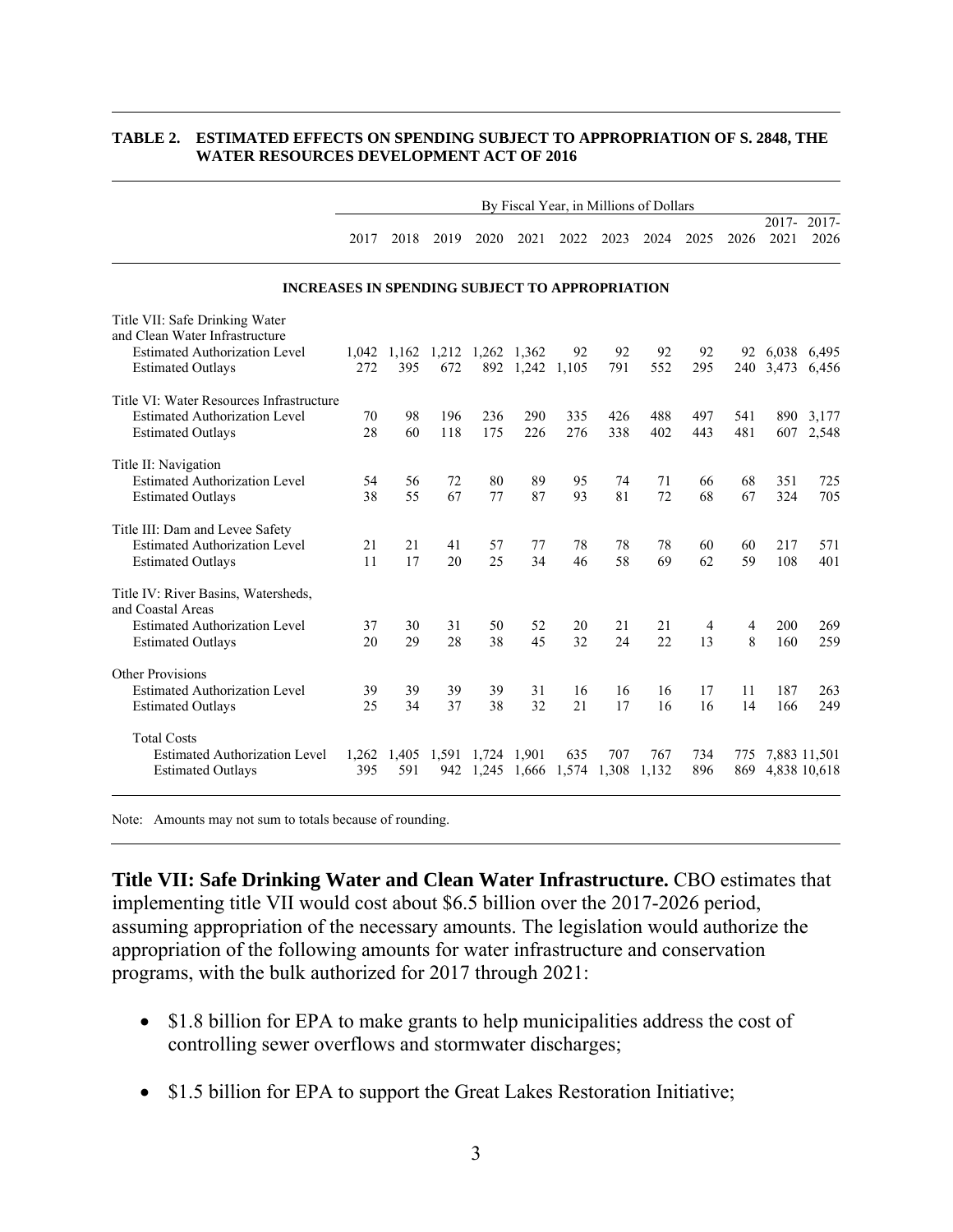- \$1.43 billion for EPA to make grants to assist small and disadvantaged communities with the cost of complying with drinking water regulations.
- \$500 million for EPA to make grants to public water systems and other entities to develop innovative water technologies;
- \$415 million for several federal agencies to perform ecological restoration activities in the Lake Tahoe Basin;
- \$325 million to support conservation and research activities for Long Island Sound;
- \$300 million for EPA to make grants to public water systems to fund projects, such as replacing service lines, that reduce lead in drinking water;
- \$125 million for EPA to provide technical assistance grants to small and medium water treatment works; and
- \$100 million for EPA to make grants to fund lead testing programs in schools and child care centers.

**Title VI: Water Resources Infrastructure.** CBO estimates that implementing title VI would cost about \$2.5 billion over the 2017-2026 period, assuming appropriation of estimated amounts and accounting for anticipated inflation. This title would authorize the Corps to construct 27 new projects and would modify the existing authorization of another five projects; those projects would aim to improve the nation's navigation system, strengthen flood-risk management, and restore the environment. Based on information from the Corps, CBO estimates that the total cost to complete those projects would be \$10.5 billion over the next 15 years and beyond. S. 2848 would authorize the appropriation of \$5.8 billion to cover the federal share of those costs and nonfederal entities would be responsible for the remaining share, totaling an estimated \$4.7 billion.

To estimate the federal costs of those projects, CBO used information from the Corps about when construction for each project would begin, how long it would take to complete each project, and what funding would be necessary to complete each project over the anticipated construction period. Because of the size and complexity of some Corps projects, larger projects can take several years to commence and more than ten years to complete. CBO estimates that the federal share of the projects and modifications authorized by this title would require the appropriation of about \$3.2 billion over the 2017-2026 period; the remainder of the federal share to complete the projects would be needed after 2026.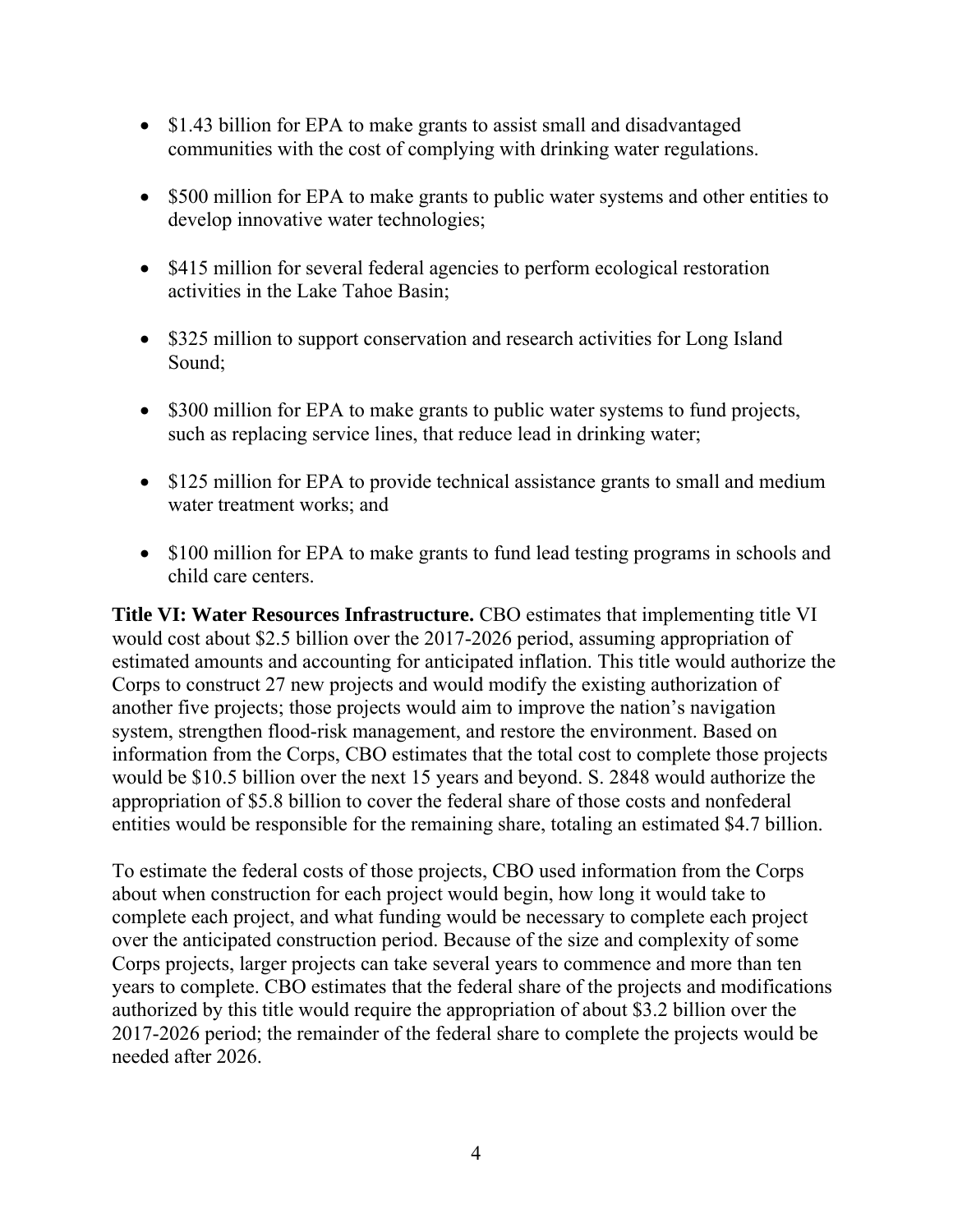The estimated cost of the five largest projects authorized by S. 2848 totals \$6.9 billion; the federal share would total about \$3.5 billion. Those projects are:

- The Central Everglades Planning Project to restore the Everglades in central and southern Florida (\$1 billion);
- The American River Watershed Common Features project to reduce the risk of floods along the American and Sacramento Rivers near Sacramento, California (\$880 million);
- The West Sacramento project to reduce the risk of floods in the City of West Sacramento, California (\$780 million);
- The West Shore Lake Pontchartrain project to reduce the risk of hurricane and storm damages in St. Charles, St. John the Baptist and St. James Parishes in Louisiana (\$480 million); and
- The Los Angeles River Ecosystem Restoration project to restore ecosystems along the Los Angeles River in Los Angeles County, California **(**\$380 million**)**.

Assuming appropriation of the necessary amounts, CBO estimates that about \$1.1 billion of those costs would be incurred over the 2017-2026 period. Based on information from the Corps, CBO estimates that construction costs for the other 22 projects and 5 modifications authorized by the bill would total about \$1.4 billion over the next 10 years.

**Title II: Navigation.** CBO estimates that implementing title II would cost \$705 million over the 2017-2026 period, assuming appropriation of the necessary amounts.

Title II would increase from 50 percent to 75 percent the federal share of project costs for dredging coastal and inland harbors to depths between 45 feet and 50 feet. Under current law, the federal share of the cost for dredging to depths between 20 feet to 45 feet is 75 percent and for dredging beyond 45 feet, 50 percent. Under the bill, the federal cost share for the portion of dredging between 45 feet to 50 feet would increase to 75 percent. Based on information from the Corps, eight dredging projects would be affected by this provision. The total estimated cost for those projects is \$3.7 billion. Under the bill, the federal share of those costs would increase by about \$430 million over the 2017-2026 period, including adjustments for anticipated inflation. (Nonfederal costs for those projects would decrease by a corresponding amount.)

Title II also would authorize the appropriation of \$25 million each year for dredging along the lower half of Mississippi River at shallow draft ports that require depths of 14 feet or less to operate. Finally, this title would direct the Corps to prepare a report on potential transportation savings that would result from maintaining harbors at their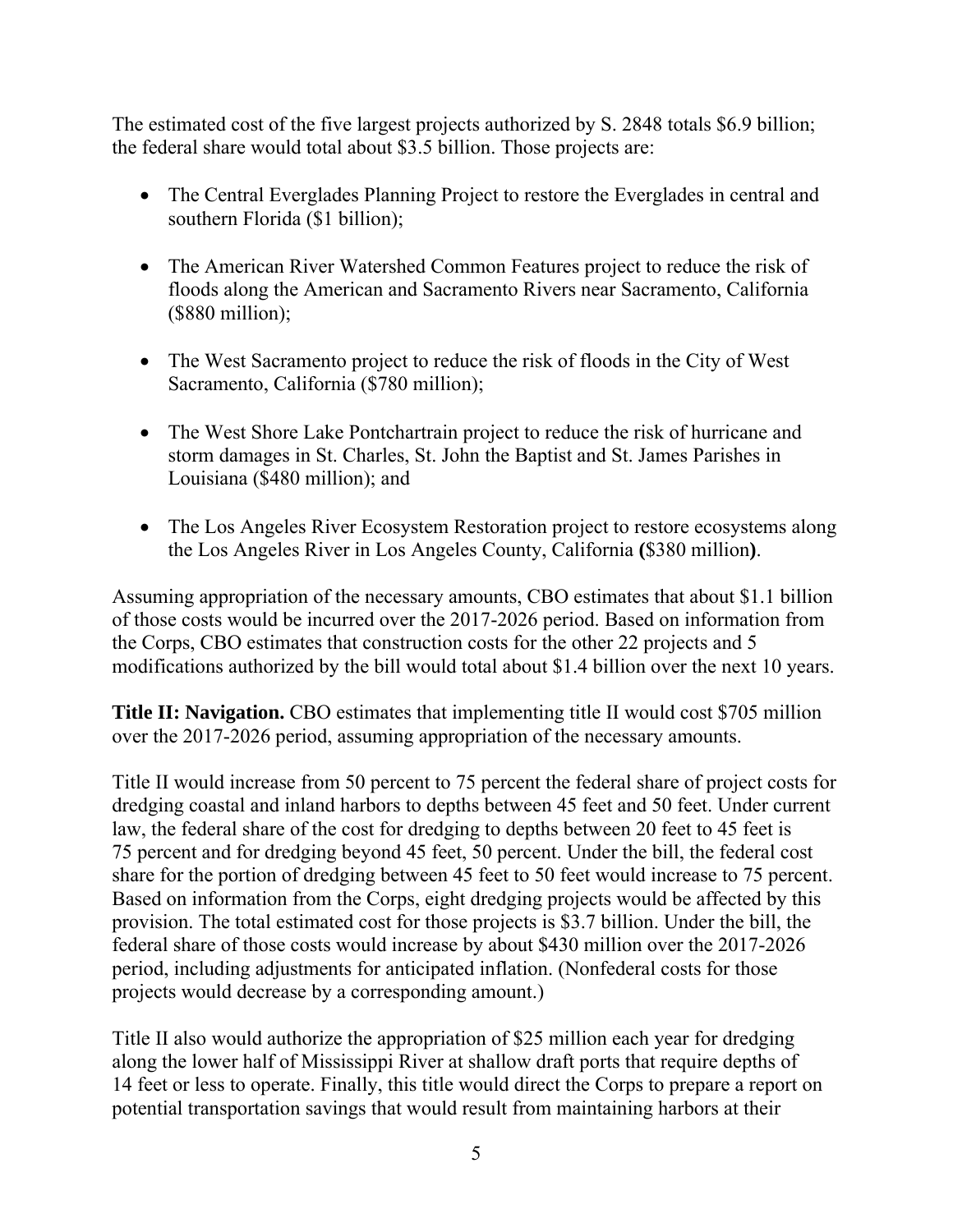required width and depth for each Corps project. CBO estimates that implementing those provisions would cost \$275 million over the 2017-2026 period.

**Title III – Dam and Levee Safety.** CBO estimates that implementing title III would cost about \$400 million over the 2017-2026 period, assuming appropriation of the necessary amounts.

S. 2848 would authorize the appropriation of \$435 million over 10 years for a new program within the Federal Emergency Management Agency (FEMA) to provide grants to states to rehabilitate dams that would pose unacceptable risks to the public. Based on information provided by FEMA, CBO estimates that implementing that provision would cost \$265 million over the 2017-2026 period.

The bill also would authorize the appropriation of \$125 million for mitigating hurricane and storm damage by restoring levees at certain facilities to address subsiding land and rising sea levels. Under current law, the Corps' authority to perform those activities expires in 2024; CBO assumes that the authorized mounts would be provided before 2024 in equal amounts over the next eight years. Accounting for anticipated inflation, CBO estimates that restoring eligible levees would cost \$136 million over the 2017-2026 period.

**Title IV – River Basins, Watersheds, and Coastal Areas.** CBO estimates that implementing title IV would cost about \$260 million over the 2017-2026 period, assuming appropriation of the necessary amounts and accounting for anticipated inflation.

S. 2848 would authorize the appropriation of \$172 million for several activities including restoring ecosystems along the Columbia River in Oregon and Washington; mitigating flood damage arising from ice jams in the Upper Missouri River Basin; restoring fish and oyster habitat in the Chesapeake Bay tributaries of Virginia and Maryland; rehabilitating fish and wildlife habitat along the Rio Grande in Colorado, New Mexico, and Texas; and developing a plan for oyster bed recovery in Alabama, Florida, Louisiana, Mississippi, and Texas. Based on information from the Corps, CBO estimates that those activities would cost \$178 million over the 2017-2026 period.

Title IV also would authorize the Corps to assess coastal regions in the United States for the risks of flooding and erosion areas. According to information from the Corps, there are five coastal regions in the United States that would qualify for such an assessment. CBO estimates that each assessment would cost \$8 million. Assuming appropriation of the necessary amounts and accounting for anticipated inflation, CBO estimates that implementing this provision would cost \$42 million over the 2017-2026 period. This title also would authorize the Corps to provide assistance to Indian families displaced by construction of the Bonneville Dam that have not already received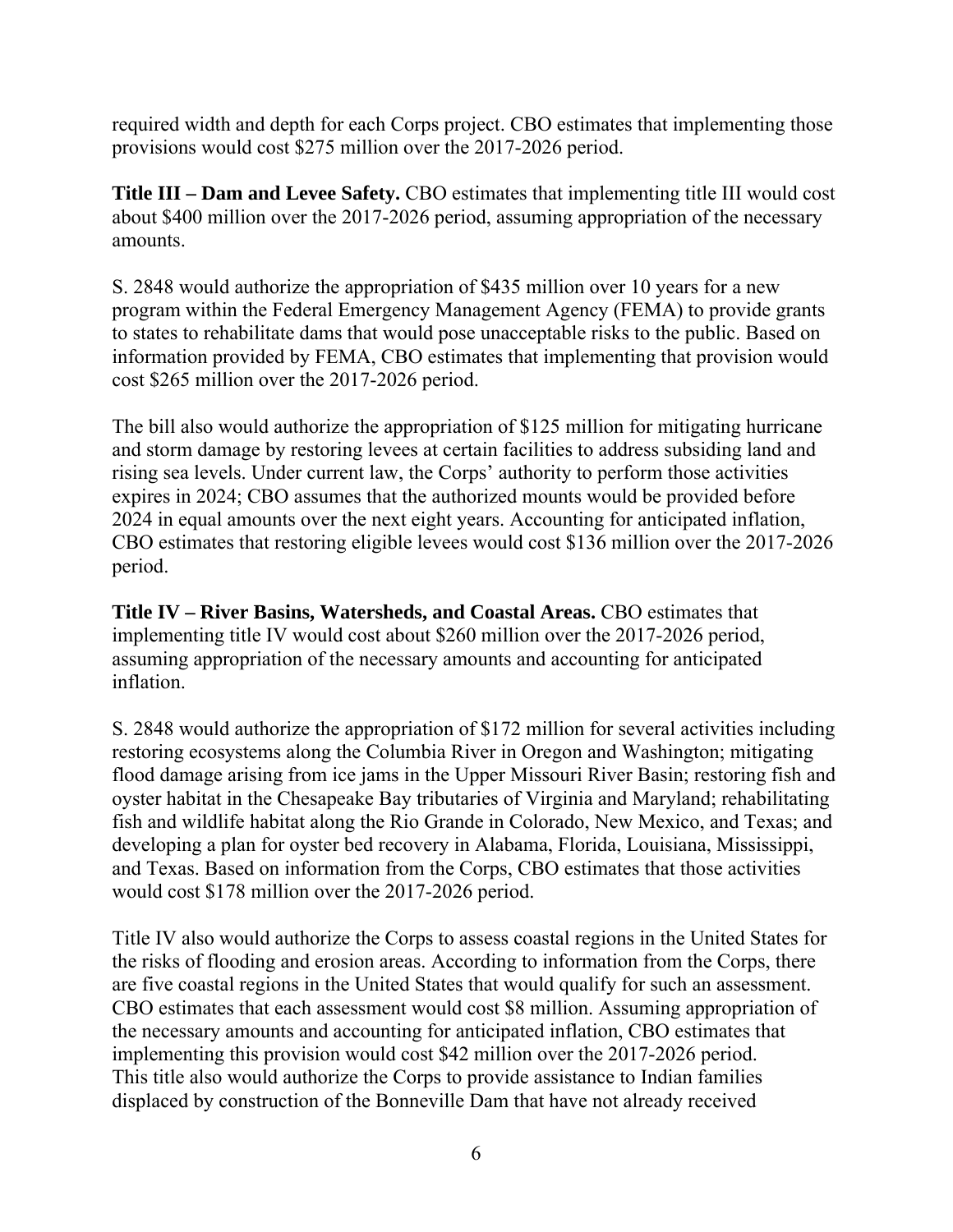assistance. Based on information from the Corps, CBO estimates that there are at least 40 families that would qualify for assistance. Assistance provided to Indian families a few years ago in a similar situation totaled about \$750,000 per family. Assuming a similar level of assistance, and accounting for anticipated inflation, CBO estimates that implementing the provision would cost \$31 million over the 2017-2026 period.

Finally, the bill would authorize the Corps to conduct studies and develop plans to:

- Assess the number of tribal families displaced by the John Day Dam on the border of Oregon and Washington;
- Assess the feasibility of including navigation as an authorized purpose for the Columbia and lower Willamette Rivers in Washington and Oregon;
- Develop a plan in collaboration with the Bureau of Reclamation to manage sediment removal at reservoirs along the Missouri River; and
- Assess the feasibility of carrying out projects to reduce the risk of flooding in the Upper Mississippi and Illinois River Basins.

Based on information from the Corps, CBO estimates that completing those studies would cost \$9 million over the 2017-2026 period.

**Other Provisions.** CBO estimates that implementing the remaining provisions in the bill would cost about \$250 million over the 2017-2026 period, assuming the appropriation of authorized and estimated amounts. Those provisions would:

- Reauthorize the Water Resources Research Act, which allows federal agencies to provide grants to colleges and universities to support research to improve water supply, address water problems, and train researchers;
- Reauthorize the Water Desalination Act of 1986, which supports the research and development of technologies to reduce the cost of water desalination;
- Require federal agencies to produce a variety of studies and reports on water-related issues;
- Increase the authorization of appropriations by an estimated \$95 million for an ongoing project to expand the wastewater infrastructure in Desoto County, Mississippi; and
- Direct the Corps to develop a system to monitor the condition of infrastructure it maintains.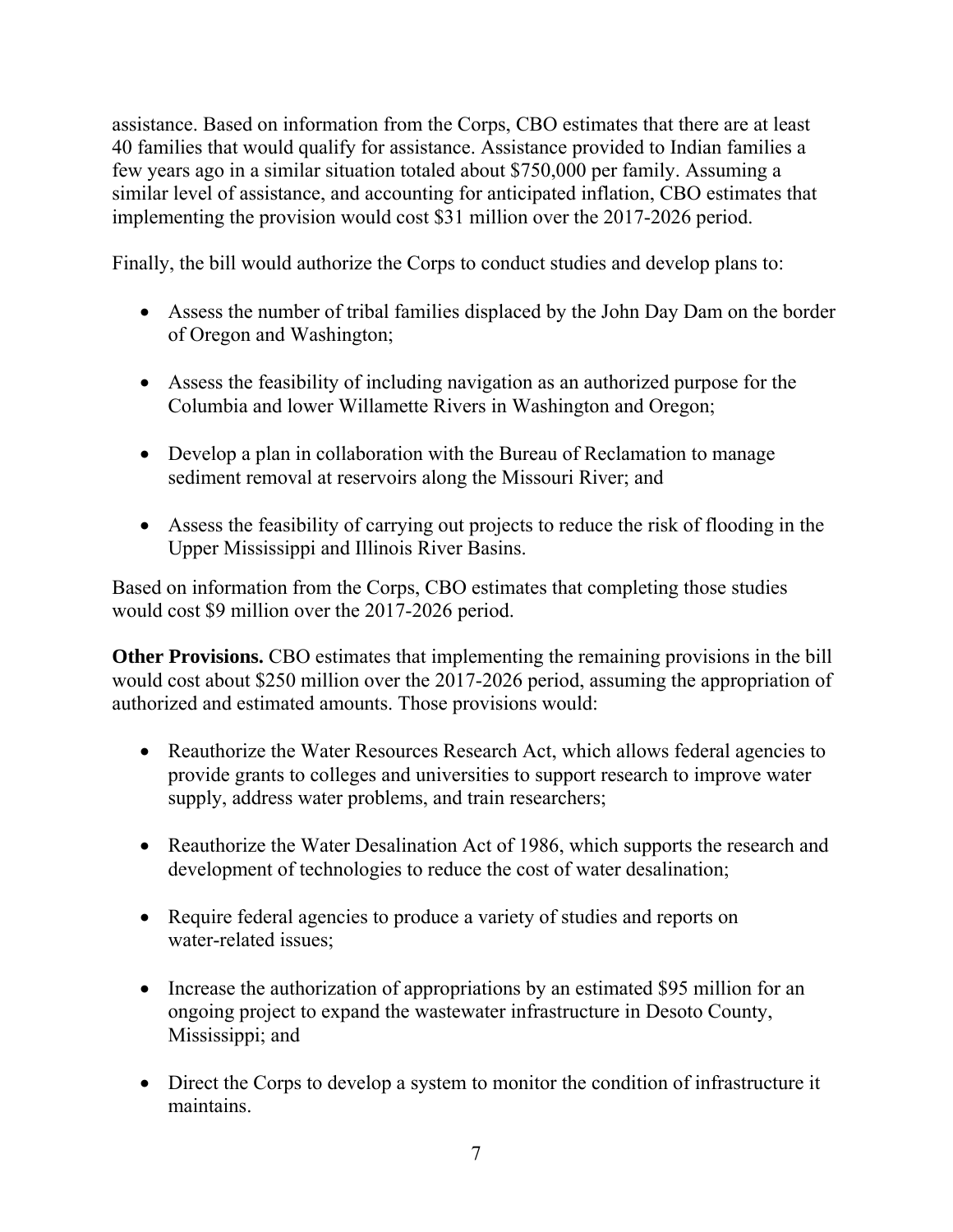### **Changes in Direct Spending**

On net, CBO estimates that enacting S. 2848 would decrease direct spending by \$59 million over the 2017-2026 period (see Table 3).

Several provisions, taken together, would increase direct spending by \$270 million over the 2017-2026 period because they would appropriate to EPA and other agencies:

- \$100 million to provide grants through EPA's State Revolving Fund program to assist states with drinking water emergencies;
- \$70 million to subsidize loans to eligible entities under the Water Infrastructure Finance and Innovation Act (WIFIA) for water infrastructure projects;
- \$50 million to provide grants to help small and disadvantaged communities comply with drinking water standards, address combined sewer overflows, and develop innovative water technologies;
- \$30 million to provide grants through several programs to reduce lead exposure among children; and
- \$20 million to develop a national lead exposure registry.

Another provision would reduce direct spending by \$300 million over the 10-year period by permanently prohibiting, after 2020, the Department of Energy from obligating existing balances available to cover the subsidy costs of loans issued through the Advanced Technology Vehicle Manufacturing program.

Finally, based on information from the Corps, CBO estimates that enacting three other provisions in the bill would decrease net direct spending by \$29 million over the 2017-2026 period. Those provisions would:

- Require the Trinity River Authority in Texas to repay \$31 million owed to the federal government in a lump sum by the end of fiscal year 2016;
- Direct the Corps to enter into agreements with nonfederal entities to jointly manage parks and recreational facilities and allow those entities to collect fees that the Corps currently remits to the Treasury (totaling about \$4 million) and to spend those fees for operation and maintenance expenses at those sites; and
- Direct the Corps to transfer land adjacent to Sardis Lake in Mississippi to a nonfederal entity in exchange for the market value of the land, which has an estimated value of \$1 million.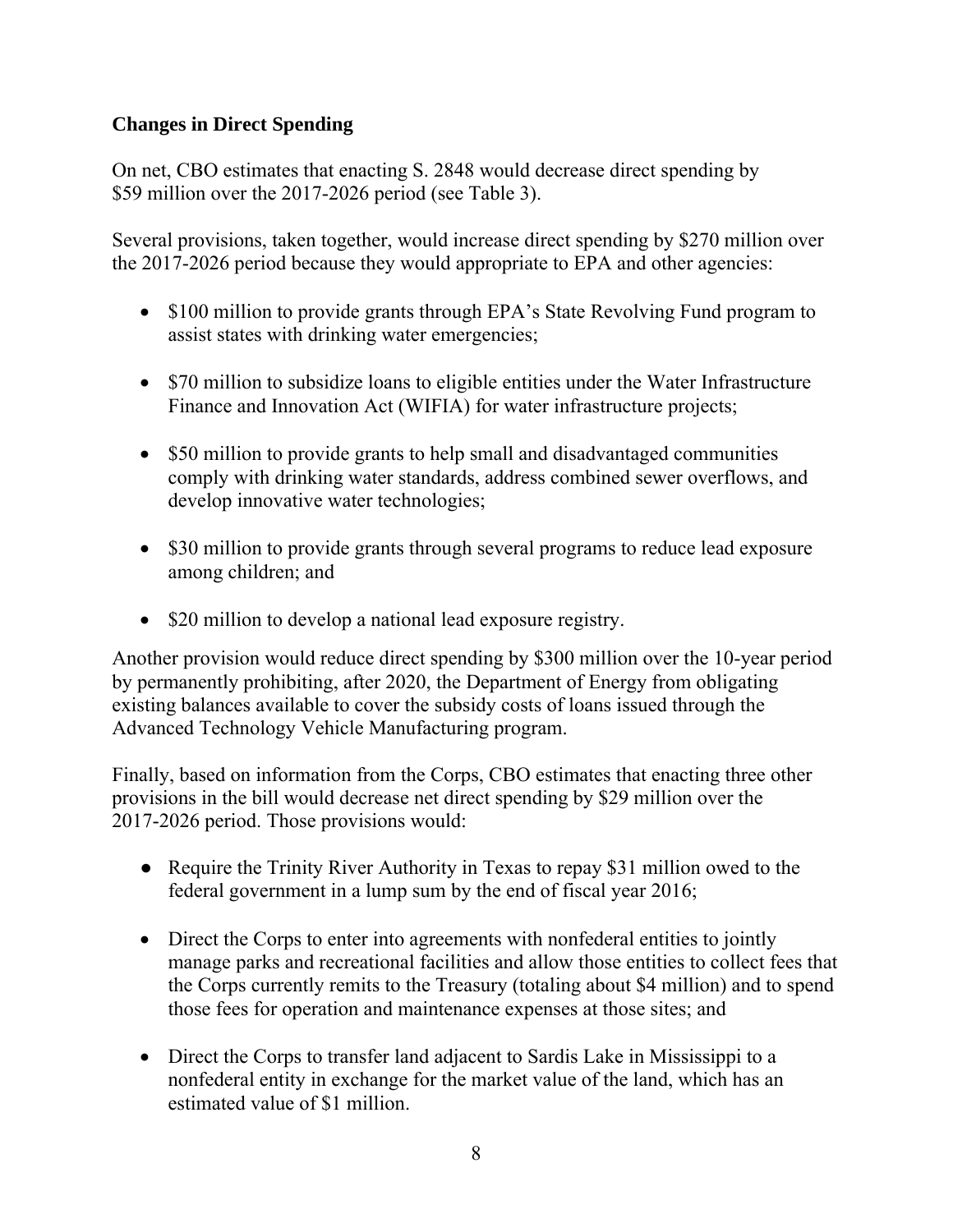|                                                                                                                       | By Fiscal Year, in Millions of Dollars |                                      |                                      |                                    |                                    |                                                                                                 |                                      |                                  |                                      |                                  |                              |                           |                            |
|-----------------------------------------------------------------------------------------------------------------------|----------------------------------------|--------------------------------------|--------------------------------------|------------------------------------|------------------------------------|-------------------------------------------------------------------------------------------------|--------------------------------------|----------------------------------|--------------------------------------|----------------------------------|------------------------------|---------------------------|----------------------------|
|                                                                                                                       | 2016                                   | 2017                                 | 2018                                 | 2019                               | 2020                               | 2021                                                                                            | 2022                                 | 2023                             | 2024                                 | 2025                             | 2026                         | $2016 -$<br>2021          | 2016-<br>2026              |
|                                                                                                                       |                                        |                                      |                                      |                                    |                                    | <b>INCREASES OR DECREASES (-) IN DIRECT SPENDING</b>                                            |                                      |                                  |                                      |                                  |                              |                           |                            |
| <b>SRF Capitalization Grants</b><br><b>Estimated Budget Authority</b><br><b>Estimated Outlays</b>                     | $\boldsymbol{0}$<br>$\mathbf{0}$       | 100<br>10                            | $\theta$<br>50                       | $\boldsymbol{0}$<br>40             | $\boldsymbol{0}$<br>$\theta$       | $\boldsymbol{0}$<br>$\boldsymbol{0}$                                                            | $\boldsymbol{0}$<br>$\boldsymbol{0}$ | $\boldsymbol{0}$<br>$\mathbf{0}$ | $\boldsymbol{0}$<br>$\boldsymbol{0}$ | 0<br>$\theta$                    | $\boldsymbol{0}$<br>$\theta$ | 100<br>100                | 100<br>100                 |
| WIFA Loan Credit Subsidy<br><b>Estimated Budget Authority</b><br><b>Estimated Outlays</b>                             | $\boldsymbol{0}$<br>$\theta$           | 70<br>5                              | 0<br>6                               | $\boldsymbol{0}$<br>$\overline{7}$ | $\boldsymbol{0}$<br>$\overline{7}$ | $\boldsymbol{0}$<br>8                                                                           | $\boldsymbol{0}$<br>8                | $\boldsymbol{0}$<br>8            | $\boldsymbol{0}$<br>8                | $\boldsymbol{0}$<br>8            | $\boldsymbol{0}$<br>8        | 70<br>33                  | 70<br>70                   |
| <b>Community Grants</b><br><b>Estimated Budget Authority</b><br><b>Estimated Outlays</b>                              | $\boldsymbol{0}$<br>$\mathbf{0}$       | 50<br>6                              | $\boldsymbol{0}$<br>14               | $\boldsymbol{0}$<br>16             | $\mathbf{0}$<br>14                 | $\boldsymbol{0}$<br>$\theta$                                                                    | $\boldsymbol{0}$<br>$\mathbf{0}$     | $\boldsymbol{0}$<br>$\mathbf{0}$ | $\boldsymbol{0}$<br>$\theta$         | $\boldsymbol{0}$<br>$\theta$     | $\boldsymbol{0}$<br>$\theta$ | 50<br>50                  | 50<br>50                   |
| Childhood Lead Exposure<br>Prevention Programs<br><b>Estimated Budget Authority</b><br><b>Estimated Outlays</b>       | $\boldsymbol{0}$<br>$\theta$           | 30<br>11                             | $\boldsymbol{0}$<br>15               | $\boldsymbol{0}$<br>$\overline{4}$ | $\boldsymbol{0}$<br>$\theta$       | $\boldsymbol{0}$<br>$\theta$                                                                    | $\boldsymbol{0}$<br>$\theta$         | $\boldsymbol{0}$<br>$\theta$     | $\boldsymbol{0}$<br>$\theta$         | $\boldsymbol{0}$<br>$\mathbf{0}$ | $\boldsymbol{0}$<br>$\theta$ | 30<br>30                  | 30<br>30                   |
| National Lead Exposure Registry<br><b>Estimated Budget Authority</b><br><b>Estimated Outlays</b>                      | $\boldsymbol{0}$<br>$\theta$           | 20<br>13                             | $\boldsymbol{0}$<br>5                | $\boldsymbol{0}$<br>$\overline{2}$ | $\boldsymbol{0}$<br>$\theta$       | $\boldsymbol{0}$<br>$\theta$                                                                    | $\boldsymbol{0}$<br>$\theta$         | $\boldsymbol{0}$<br>$\theta$     | $\boldsymbol{0}$<br>$\theta$         | $\boldsymbol{0}$<br>$\Omega$     | $\boldsymbol{0}$<br>$\Omega$ | 20<br>20                  | 20<br>20                   |
| Advanced Technology Vehicle<br>Manufacturing Program<br><b>Estimated Budget Authority</b><br><b>Estimated Outlays</b> | $\boldsymbol{0}$<br>$\mathbf{0}$       | $\boldsymbol{0}$<br>$\boldsymbol{0}$ | $\boldsymbol{0}$<br>$\boldsymbol{0}$ | $\boldsymbol{0}$<br>$\overline{0}$ | $\boldsymbol{0}$<br>$\mathbf{0}$   | $\boldsymbol{0}$<br>$-50$                                                                       | $\boldsymbol{0}$<br>$-50$            | $\boldsymbol{0}$<br>$-50$        | $\mathbf{0}$<br>$-50$                | $\boldsymbol{0}$<br>$-50$        | $\mathbf{0}$<br>$-50$        | $\boldsymbol{0}$<br>$-50$ | $\boldsymbol{0}$<br>$-300$ |
| Other Provisions<br><b>Estimated Budget Authority</b><br><b>Estimated Outlays</b>                                     | $-31$<br>$-31$                         | $-1$<br>$-1$                         | ¥<br>$\ast$                          | $\ast$<br>$\ast$                   | $\ast$<br>$\ast$                   | $\ast$<br>$\ast$                                                                                | $\ast$<br>$\ast$                     | *<br>$\ast$                      | $\ast$<br>$\ast$                     | $\ast$<br>$\ast$                 | *<br>$\ast$                  | $-31$<br>$-31$            | $-28$<br>$-29$             |
| Total Change in Direct<br>Spending<br><b>Estimated Budget Authority</b><br><b>Estimated Outlays</b>                   | $-31$<br>$-31$                         | 269<br>44                            | $\ast$<br>90                         | $\ast$<br>69                       | ÷<br>21                            | $-42$                                                                                           | ÷<br>$-42$                           | *<br>-42                         | -42                                  | *<br>$-42$                       | *<br>$-42$                   | 239<br>152                | 242<br>$-59$               |
|                                                                                                                       |                                        |                                      |                                      |                                    |                                    | DECREASES IN REVENUES                                                                           |                                      |                                  |                                      |                                  |                              |                           |                            |
| <b>Estimated Revenues</b>                                                                                             | $\overline{0}$                         | $-1$                                 | $-1$                                 | $-2$                               | $-3$                               | $-4$                                                                                            | $-6$                                 |                                  | $-7 - 8$                             | $-10$                            | $-11$                        | $-11$                     | $-53$                      |
|                                                                                                                       |                                        |                                      |                                      |                                    |                                    | NET INCREASE OR DECREASE (-) IN DEFICITS FROM<br><b>CHANGES IN DIRECT SPENDING AND REVENUES</b> |                                      |                                  |                                      |                                  |                              |                           |                            |
| Estimated Effect on the Deficit                                                                                       | $-31$                                  | 45                                   | 91                                   | 71                                 | 24                                 | $-38$                                                                                           | $-36$                                | $-35$                            | $-34$                                | $-32$                            | $-31$                        | 163                       | -6                         |

#### **TABLE 3. ESTIMATED EFFECT ON DIRECT SPENDING AND REVENUES OF S. 2848, THE WATER RESOURCES DEVELOPMENT ACT OF 2016**

Notes: Amounts may not sum to totals because of rounding; SRF = State Revolving Fund; WIFIA = Water Infrastructure Finance and Innovation Act;  $* =$  between zero and \$500,000.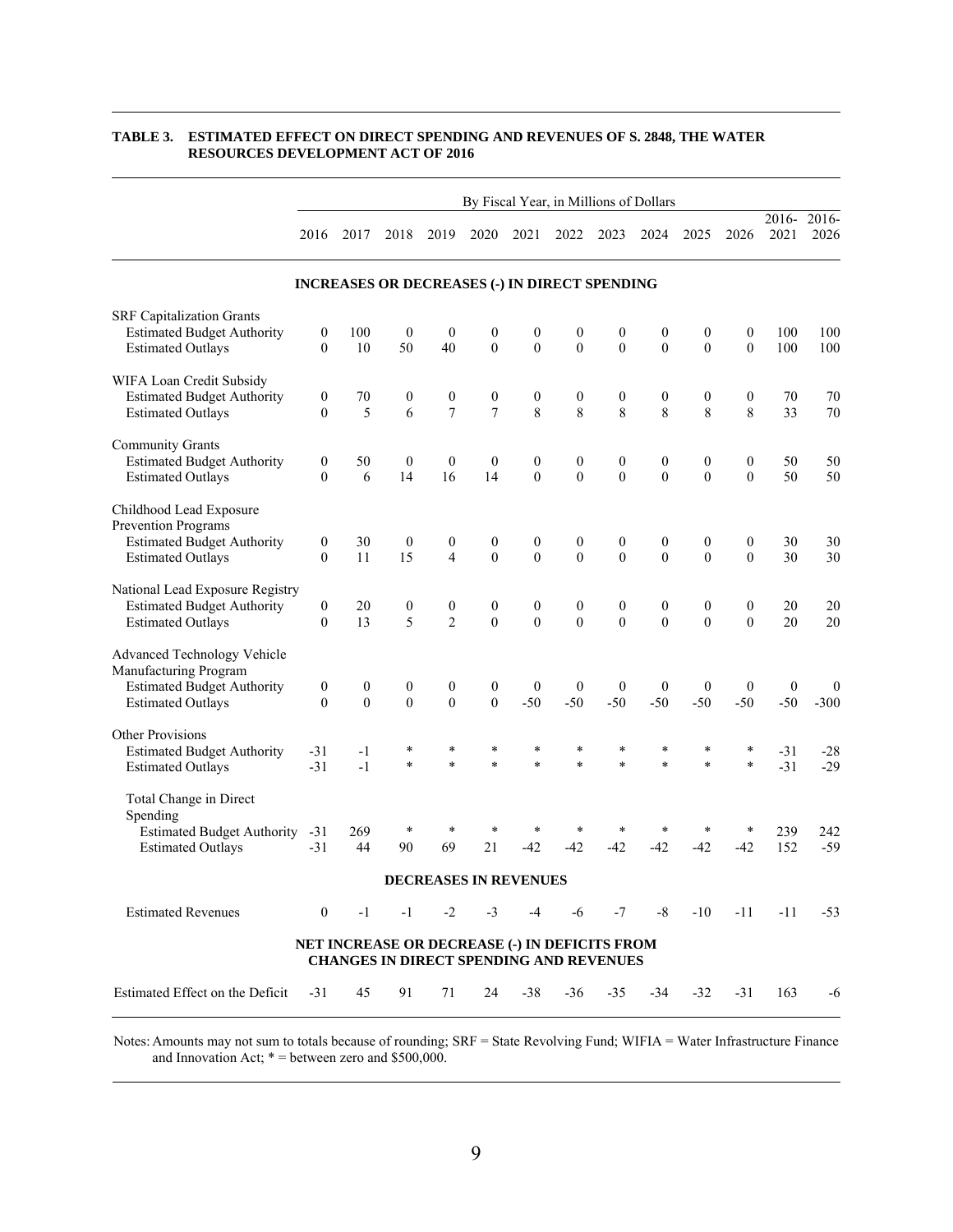### **Revenues**

JCT expects that some of the funds authorized and appropriated in S. 2848 for grants to capitalize State Revolving Funds and direct loans under the WIFIA program would be used by state and local governments to leverage additional funds by issuing tax-exempt bonds. JCT estimates that the issuance of additional tax-exempt bonds would reduce federal revenues by \$53 million over the 2017-2026 period, as shown in Table 3.

## **PAY-AS-YOU-GO CONSIDERATIONS**

The Statutory Pay-As-You-Go Act of 2010 establishes budget-reporting and enforcement procedures for legislation affecting direct spending or revenues. The net changes in outlays and revenues that are subject to those pay-as-you-go procedures are shown in Table 4.

#### **TABLE 4. CBO ESTIMATE OF PAY-AS-YOU-GO EFFECTS OF S. 2848, THE WATER RESOURCES DEVELOPMENT ACT OF 2016, AS ORDERED REPORTED BY THE SENATE COMMITTEE ON ENVIRONMENT AND PUBLIC WORKS ON APRIL 28, 2016**

|                                                          | 2016                                        | 2017       | 2018       | 2019        | By Fiscal Year, in Millions of Dollars<br>2020 | 2021        | 2022          | 2023        | 2024          | 2025           | 2026           | 2021         | $2016 - 2016$<br>2026 |  |
|----------------------------------------------------------|---------------------------------------------|------------|------------|-------------|------------------------------------------------|-------------|---------------|-------------|---------------|----------------|----------------|--------------|-----------------------|--|
|                                                          | NET INCREASE OR DECREASE (-) IN THE DEFICIT |            |            |             |                                                |             |               |             |               |                |                |              |                       |  |
| Statutory Pay-As-You-Go<br>Impact                        | $-31$                                       | 45         | 91         | 71          | 24                                             | $-38$       | $-36$         | $-3.5$      | $-34$         | $-32$          | $-31$          | 163          | -6                    |  |
| Memorandum:<br>Changes in Outlays<br>Changes in Revenues | $-31$<br>$\mathbf{0}$                       | 44<br>$-1$ | 90<br>$-1$ | -69<br>$-2$ | 21<br>$-3$                                     | -42<br>$-4$ | $-42$<br>$-6$ | -42<br>$-7$ | $-42$<br>$-8$ | $-42$<br>$-10$ | $-42$<br>$-11$ | 152<br>$-11$ | $-59$<br>$-53$        |  |

## **INCREASE IN LONG-TERM NET DIRECT SPENDING AND DEFICITS**

CBO estimates that enacting the bill would not increase net direct spending or on-budget deficits in any of the four consecutive 10-year periods beginning in 2027.

## **INTERGOVERNMENTAL AND PRIVATE-SECTOR IMPACT**

The bill would impose intergovernmental and private-sector mandates as defined in UMRA; however, CBO estimates that the aggregate costs of the mandates would fall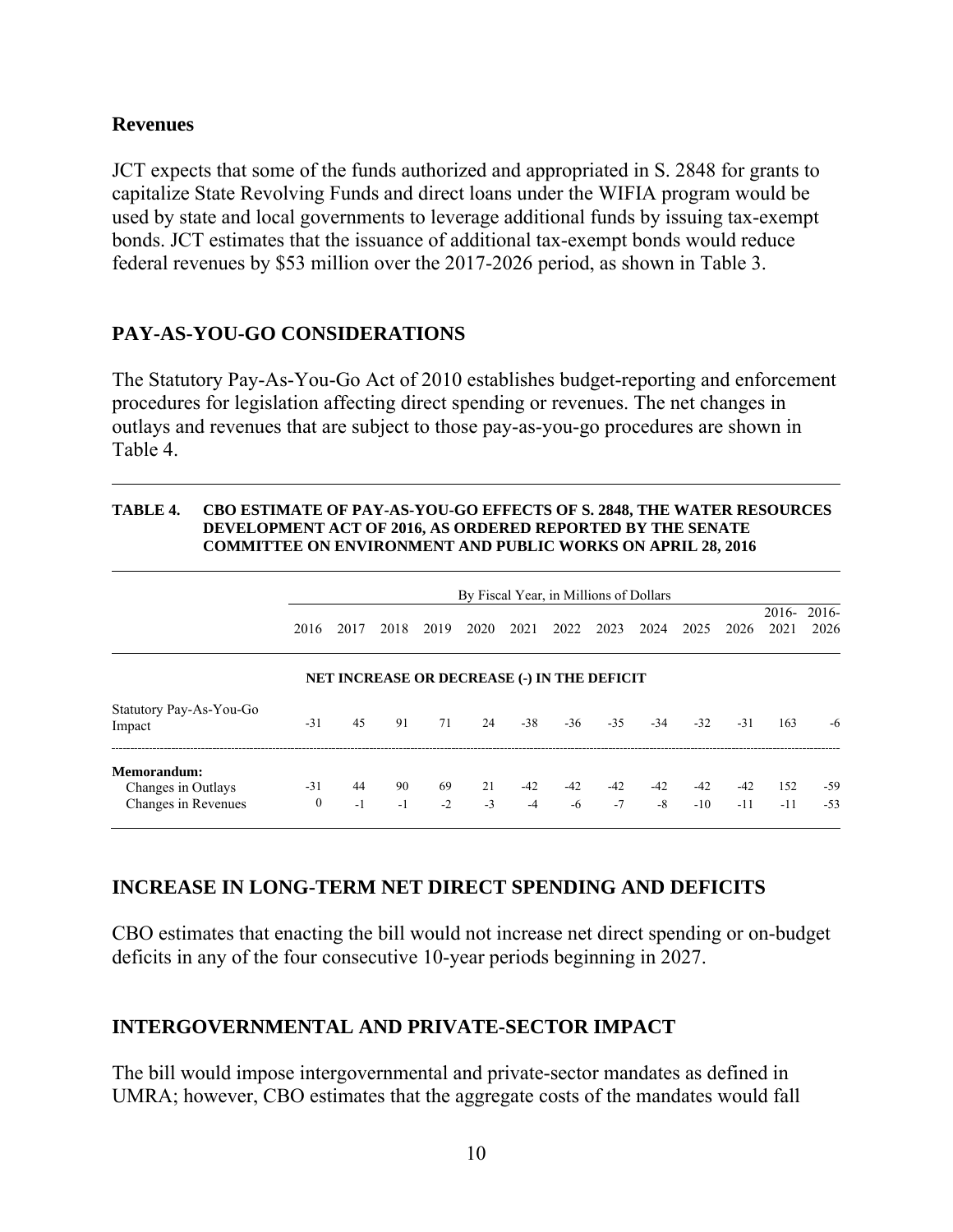below the annual thresholds established in UMRA for intergovernmental and private-sector mandates (\$77 million and \$154 million in 2016, respectively, adjusted annually for inflation). The bill also would authorize federal grant, technical assistance, and loan programs that would benefit state, local, and tribal governments.

## **Mandates That Apply to Both Public and Private Entities**

The bill would impose a mandate on owners and operators of public water systems by requiring those entities to notify the public when measurements of lead in drinking water exceed safe levels prescribed by federal regulations under the Safe Drinking Water Act. Information from public water systems, state agencies, and EPA indicates that most public water systems currently provide notices to the public when levels of lead and other regulated contaminants exceed allowable levels. Therefore, CBO estimates that the incremental cost of making the notifications required by the bill would be small.

The bill also would impose a mandate on owners and operators of watercraft launched in the waters of the Lake Tahoe Basin. The bill would require those owners and operators to submit their watercraft for inspection before launching in waters of the Lake Tahoe Basin. Because the Tahoe Regional Planning Agency currently subjects watercraft to inspection requirements, most owners and operators would already be in compliance with the bill's requirements. Therefore, CBO estimates that the cost to comply with the inspection requirements under the bill would be negligible.

## **Other Effects on Public Entities**

The bill would benefit state, local, and tribal governments by authorizing federal grant and loan programs to improve water infrastructure and reduce contaminants such as lead in drinking water systems. The bill also would benefit those governments by providing greater flexibility in the administration and financing of water infrastructure projects supported by EPA and the Corps through State Revolving Funds and other federal programs. Any costs incurred by those entities, including matching contributions for federal grants and loan repayments, would be incurred voluntarily.

The bill would benefit state, local, and tribal governments, as well as public institutions of higher education, that participate in federal conservation programs for the Great Lakes and Long Island Sound. The bill also would benefit state, local and tribal governments in California and Nevada by authorizing federal grants and technical assistance for fire prevention, forest management activities, and environmental improvement projects located in the Lake Tahoe Basin. Finally, the bill would authorize conveyances of federal land to California and Nevada. Any costs to those entities, including matching contributions, would be incurred voluntarily.